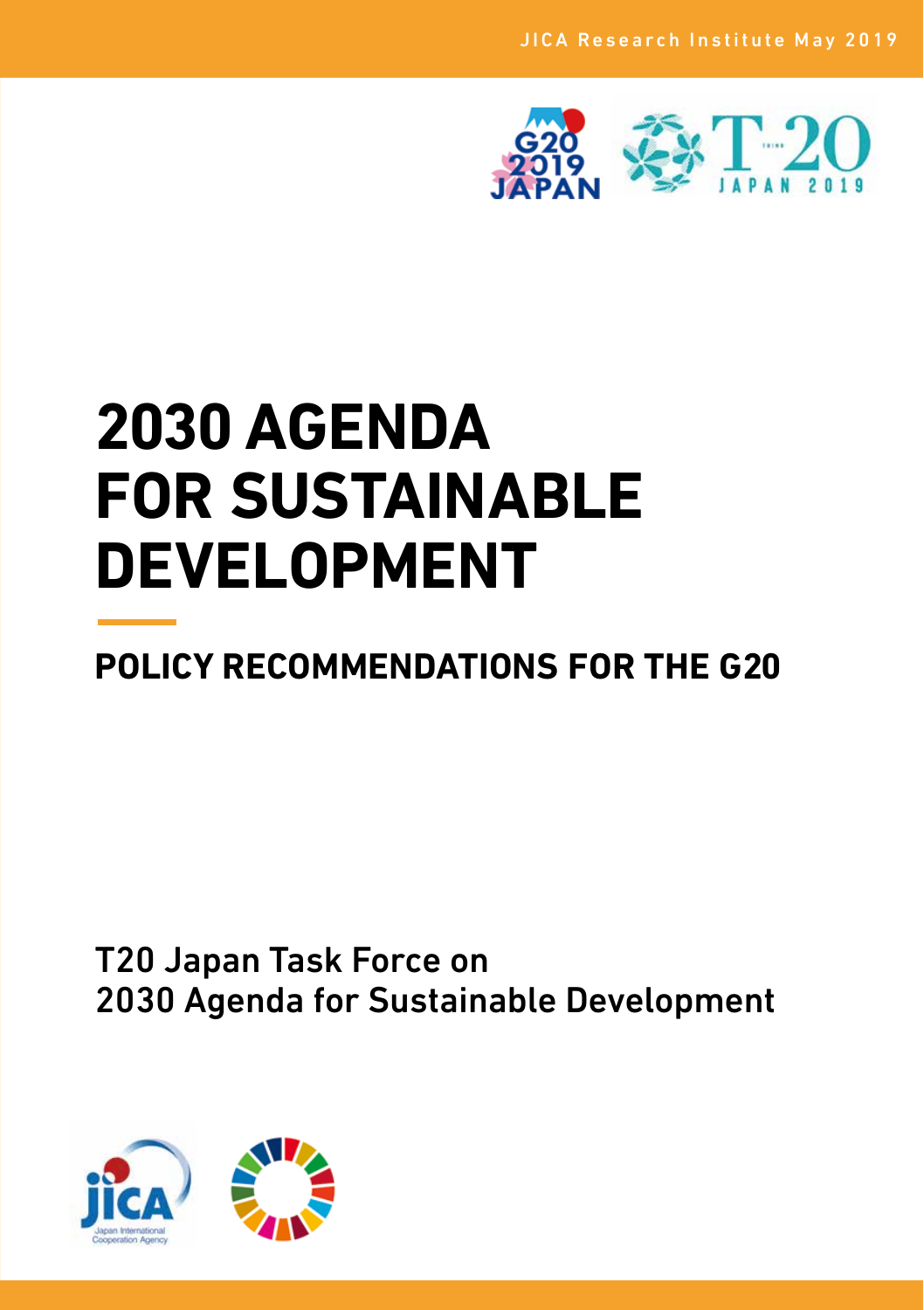## **2030 Agenda for Sustainable Development Policy Recommendations for the G20**

May 2019

T20 Japan Task Force on 2030 Agenda for Sustainable Development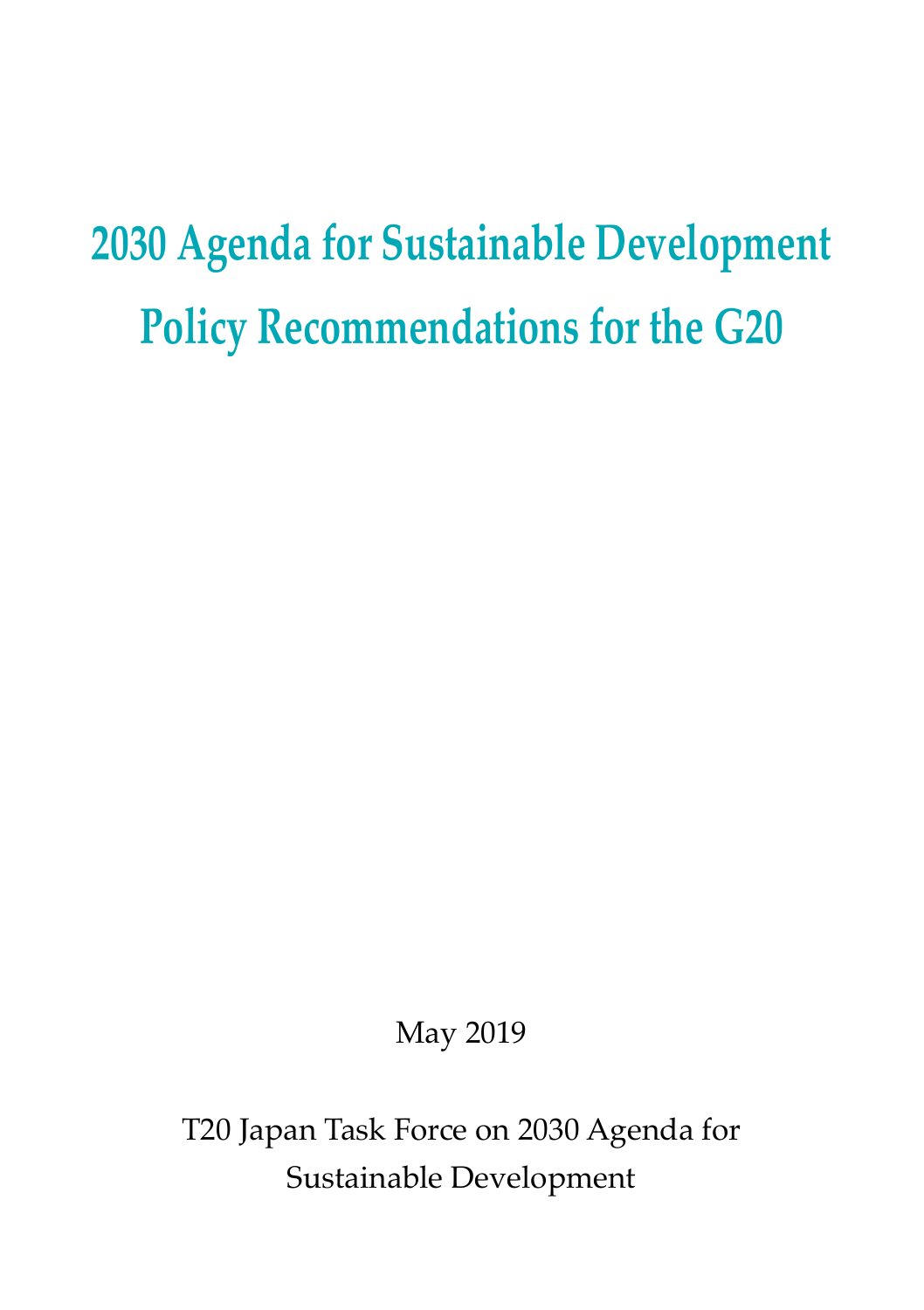### **JICA Research Institute**

10-5 Ichigaya Honmura-cho Shinjuku-ku Tokyo 162-8433, JAPAN TEL: +81-3-3269-2357 FAX: +81-3-3269-2054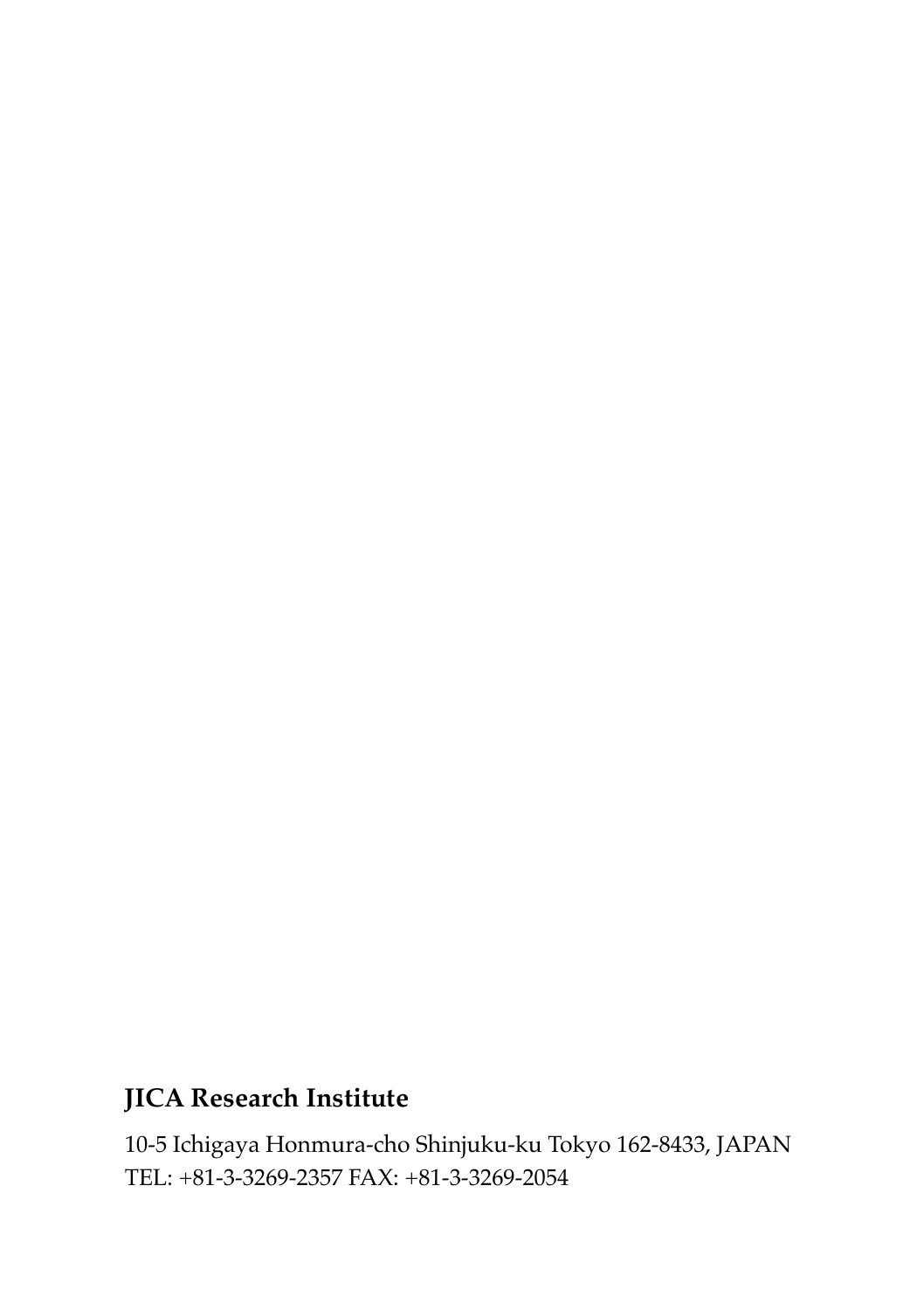### **2030 Agenda for Sustainable Development Policy Recommendations for the G20**

#### **Contents**

| Deliberate Next Steps toward a New Globalism for Universal Health                         |
|-------------------------------------------------------------------------------------------|
| Gerald Bloom, Yasushi Katsuma, Krishna D Rao, Saeda Makimoto,<br>Gabriel M Leung          |
| Transforming Education towards Equitable Quality Education                                |
|                                                                                           |
| Shinichiro Tanaka, Shimpei Taguchi, Kazuhiro Yoshida, Alejandra                           |
| Cardini, Nobuko Kayashima, Hiromichi Morishita                                            |
| Early Childhood Development Education and Care: The Future is                             |
|                                                                                           |
| Mathias Urban, Alejandra Cardini, Jennifer Guevara, Lynette Okengo,<br>Rita Flórez Romero |
| Developing National Agendas in Order to Achieve Gender Equality                           |
| Natasha Ridge, Susan Kippels, Alejandra Cardini, Joannes Paulus<br>Yimbesalu              |